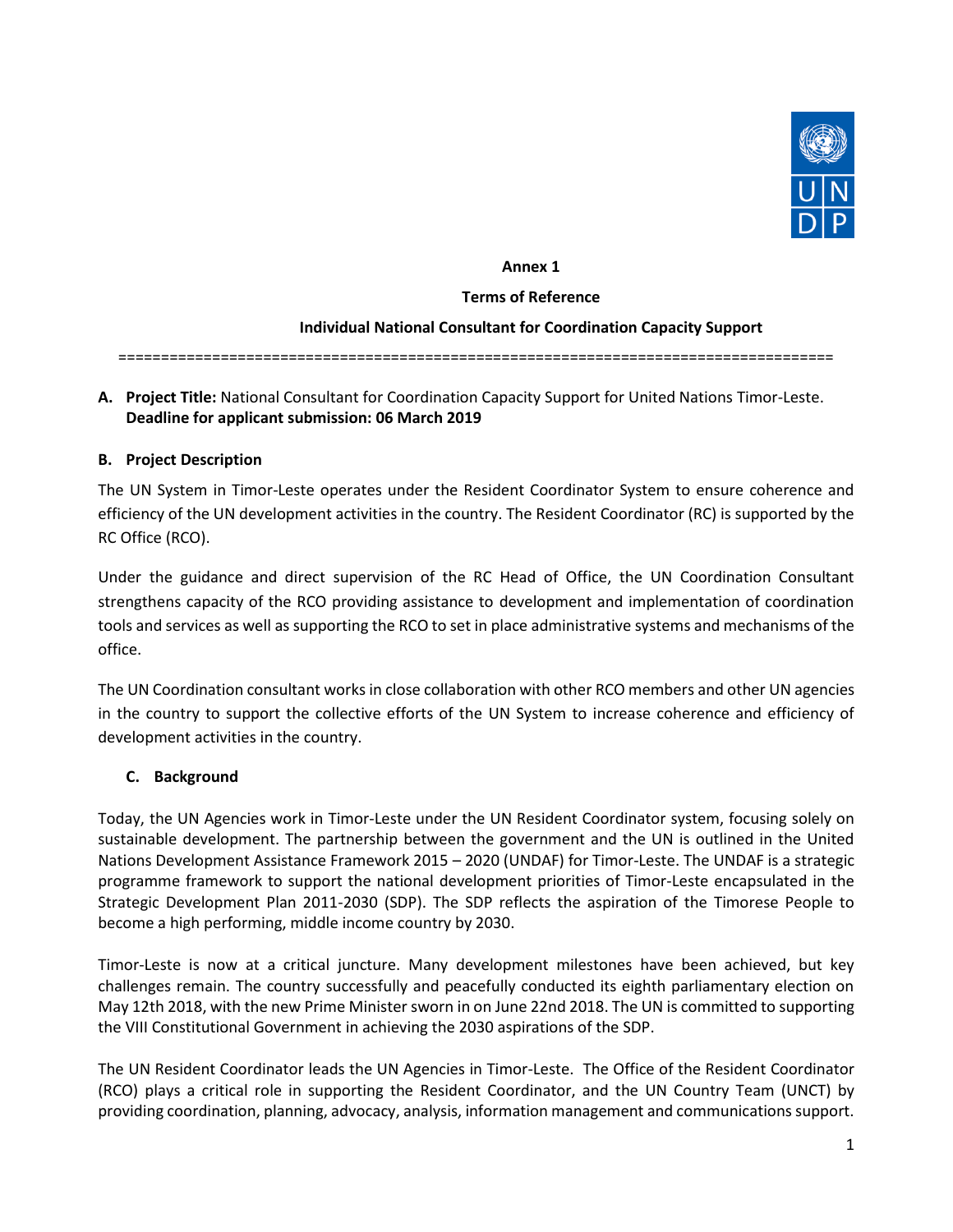Furthermore, the RCO liaises with the counterparts, including the Government, the Office of the President, Parliament, civil society and the international donor community on a regular basis to keep national and international counterparts abreast of developments in UN programming, and provide information and support when requested.

# **D. Responsibilities and Duties**

The consultant will be responsible for communications and outreach, to provide visibility of the UN work in Timor-Leste, and support the administrative and logistical processes of the office. S/he will do this by:

- Coordinating and facilitating training for widely known sport representatives of Timor-Leste (names to be provided by National Olympic Committees) on SDGs
- Writing content for UN website and social medias and publication
- Support preparations of UNDAF evaluation report, Humanitarian Country Team meetings/OCHA mission, including logistical support as well as distribution of materials, etc.
- Support in any other activity requested by the RCO team leader.

## **E. Scope of Work**

The consultant will work under the overall direct supervision of the Head of RCO/RC and the UNCT for communications strategies for the new government and relevant activities. The consultant will also work collaboratively with the UN Communications Group (UNCG) and relevant groups.

## **F. Expected Outputs/Key Deliverables and Timeframe**

The successful individual consultant is expected to deliver the following outputs/key deliverables:

| <b>Deliverables/ Outputs</b>                             | <b>Target Due Dates</b>     | <b>Review and Approvals</b><br>Required |
|----------------------------------------------------------|-----------------------------|-----------------------------------------|
| Deliverable 1: Contents for the UN website               | $29th$ March 2019           | Head of RCO, RC and UNCT                |
| and social medias are regularly updated and              |                             |                                         |
| a summary report is submitted on a monthly               |                             |                                         |
| basis                                                    |                             |                                         |
| Deliverable 2: Process of support to UNDAF               | 30 <sup>th</sup> April 2019 | Head of RCO, RC and UNCT                |
| consultant 2 <sup>nd</sup> country visit is successfully |                             |                                         |
| organized and a summary report is submitted              |                             |                                         |
| Deliverable 3: Process of support to UNDAF               | 31 <sup>st</sup> May 2019   | Head of RCO, RC and UNCT                |
| validation workshop is successfully organized            |                             |                                         |
| and a summary report is submitted                        |                             |                                         |
| Deliverable 4: Process of support to HCT                 | $31st$ May 2019             | Head of RCO, RC and UNCT                |
| meeting and OCHA El Nino mission workshop                |                             |                                         |
| are successfully organized and a summary                 |                             |                                         |
| report is submitted                                      |                             |                                         |
| Deliverable 5: Trainings to identified widely            | 31 <sup>th</sup> May 2019   | Head of RCO, RC and UNCT                |
| known Timorese sports representatives on                 |                             |                                         |
| SDGs is facilitated and the report on the                |                             |                                         |
| training is submitted to RCO.                            |                             |                                         |
| <b>Total</b>                                             | 3 months                    |                                         |

G. **Institutional Arrangements**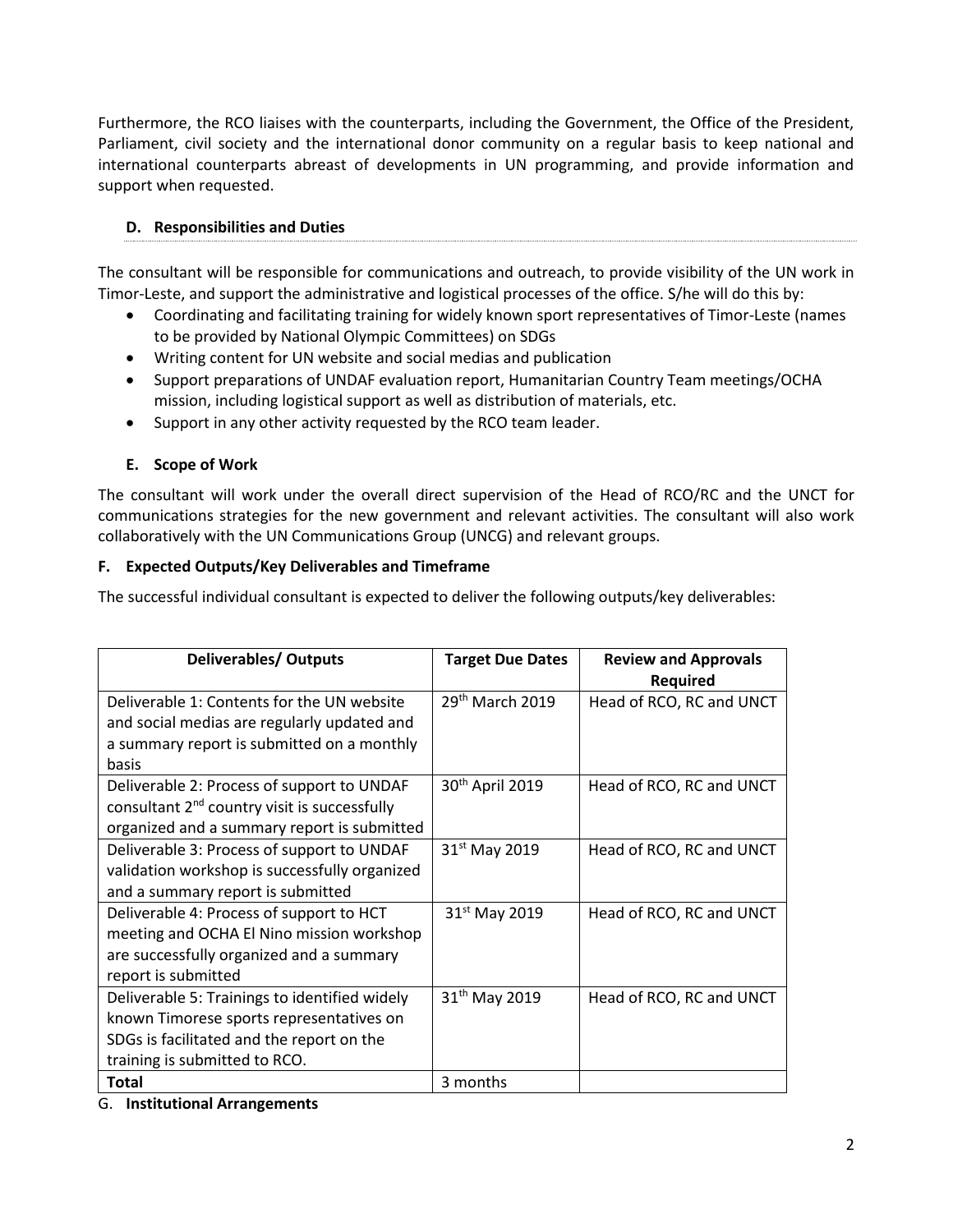Under the supervision of the Head of Office and the RC, the consultant will work with the RCO team to ensure implementation and quality of delivery.

## **H. Duration of Work**

The successful individual consultant is expected to perform the above-mentioned outputs/key deliverables within 65 working days of the assignment. He/she is expected to start on the 4 March 2019 and all outputs have to be delivered by the 31 May 2019.

## **I. Duty Station**

The main duty station will be in the office Dili. The consultant must be available for regular meetings with the RCO team, RC and other meetings with the UN Groups and UNCT when required.

## **J. Qualifications of the Successful Individual Contractor**

I. Academic Qualifications:

Maximum a master's degree in communications, Journalism, International Relations, Public Administration, Political Science/development, or related field.

- II. Years of experience:
	- A minimum of eight years of professional experience in communications is required, and experience in the international development area is preferred
	- Experience in media planning, media pitching, and producing press/social medias or special events is preferred
	- Excellent knowledge of the UN system and UN common country programming processes; prior experience in working with multilateral agencies
	- Effective techniques for communication with various segments of the population.
	- Desirable: Background knowledge of UN related issues
- III. Language requirements
	- For this consultancy, fluency in English (both oral and written) is required. Knowledge about Tetun and Portuguese are an advantage.

## **K. Scope of Price Proposal and Schedule of Payments**

## **Lump Sum Contract**

The Financial Proposal must be expressed in the form of an all-inclusive<sup>1</sup> Lump Sum Amount, linked to the Expected Outputs and Deliverables, supported by a breakdown of costs as per the template provided by UNDP. Under the lump sum approach, the contract price is fixed, regardless of changes in the cost components or duration of the assignment.

## **Travel;**

 $\overline{\phantom{a}}$ 

<sup>1</sup> *The term "All inclusive" implies that all costs (professional fees, travel costs, living allowances, communications, consumables, etc.) that could possibly be incurred by the Contractor are already factored into the final amounts submitted in the proposal*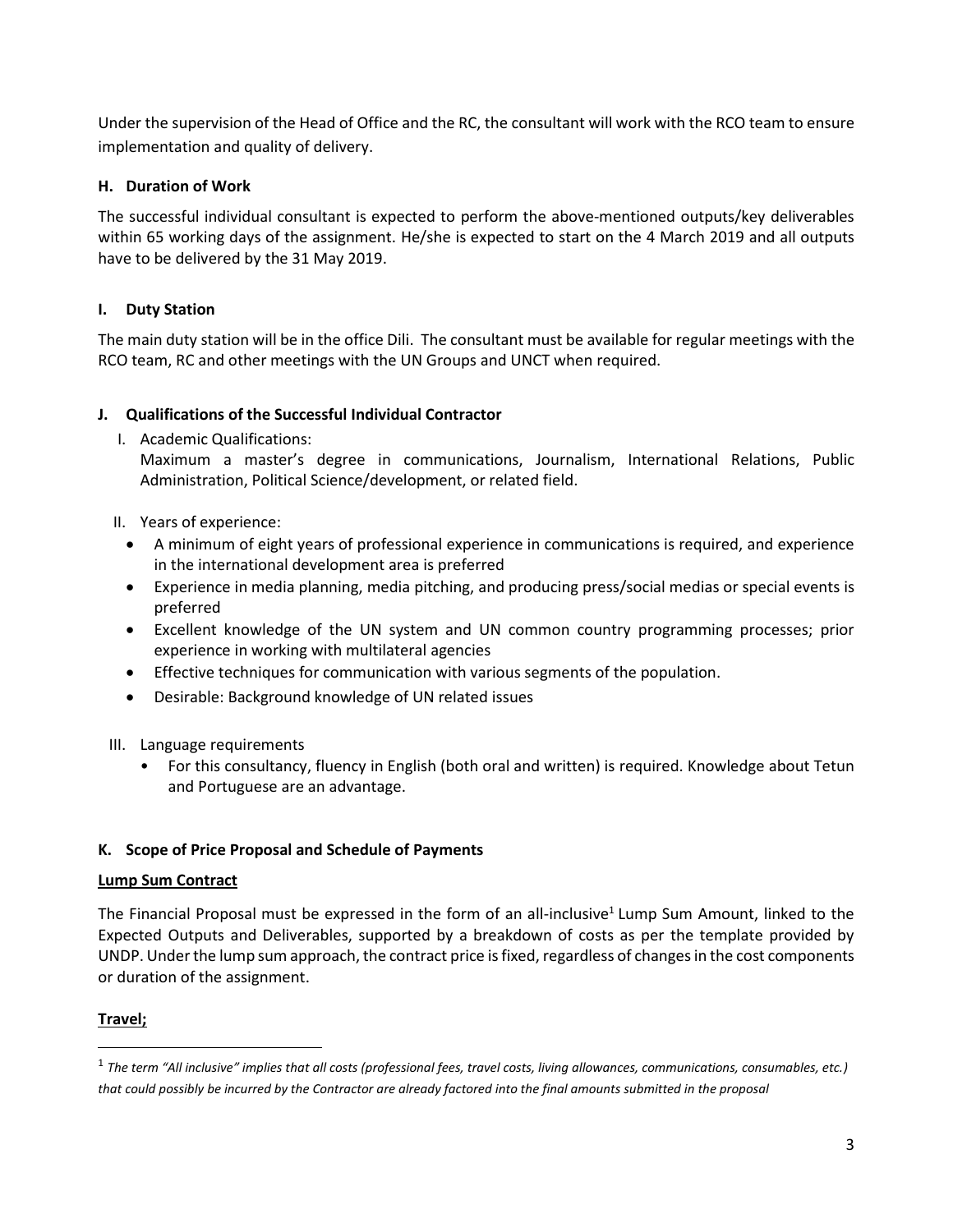All envisaged travel costs must be included in the financial proposal. This includes all travel to join duty station/repatriation travel. In general, UNDP should not accept travel costs exceeding those of an economy class ticket. Should the IC wish to travel on a higher class he/she should do so using their own resources. In the case of unforeseeable travel, payment of travel costs including tickets, lodging and terminal expenses should be agreed upon, between the respective business unit and Individual Consultant, prior to travel and will be reimbursed.

## **Schedule of payments**

- 1. 30% of payment upon submission of summary report of the contents of the UN website and social medias on a monthly basis by 29 March 2019
- 2. 30% of payment upon submission of the summary report for UNDAF consultants  $2^{nd}$  country visit and summary report on contents of the UN website and social media posted by 30 April 2019
- 3. 40% of payment upon submission of summary report on UNDAF validation workshop, El Nino mission workshop and trainings and on contents of the UN website and social media posted by 31<sup>th</sup> May 2019

| <b>Deliverables/ Outputs</b>                             | <b>Target Due Dates</b>     | <b>Review and Approvals</b><br><b>Required</b> |
|----------------------------------------------------------|-----------------------------|------------------------------------------------|
| Deliverable 1: Contents for the UN website               | $29th$ March 2019           | Head of RCO, RC and UNCT                       |
| and social medias are regularly updated and              |                             |                                                |
| a summary report is submitted on a monthly               |                             |                                                |
| basis                                                    |                             |                                                |
| Deliverable 2: Process of support to UNDAF               | 30 <sup>th</sup> April 2019 | Head of RCO, RC and UNCT                       |
| consultant 2 <sup>nd</sup> country visit is successfully |                             |                                                |
| organized and a summary report is submitted              |                             |                                                |
| Deliverable 3: Process of support to UNDAF               | $31st$ May 2019             | Head of RCO, RC and UNCT                       |
| validation workshop is successfully organized            |                             |                                                |
| and a summary report is submitted                        |                             |                                                |
| Deliverable 4: Process of support to HCT                 | $31st$ May 2019             | Head of RCO, RC and UNCT                       |
| meeting and OCHA El Nino mission workshop                |                             |                                                |
| are successfully organized and a summary                 |                             |                                                |
| report is submitted                                      |                             |                                                |
| Deliverable 5: Trainings to identified widely            | 31 <sup>th</sup> May 2019   | Head of RCO, RC and UNCT                       |
| known Timorese sports representatives on                 |                             |                                                |
| SDGs is facilitated and the report on the                |                             |                                                |
| training is submitted to RCO.                            |                             |                                                |
| Total                                                    | 3 months                    |                                                |

## **Recommended Presentation of Offer**

Interested individual consultants must submit the following documents/information to demonstrate their qualifications:

- a) Dully accomplished **Letter of Confirmation of Interest and Availability** using the template provided by UNDP (to be downloaded from the procurement notice link );
- b) **Personal CV or P11**, indicating all past experience from similar projects, as well as the contact details (email and telephone number) of the Candidate and at least three (3) professional references;
- c) A brief **methodology and step by step timeline** on how he/she will approach and complete the assignment, and

**I.**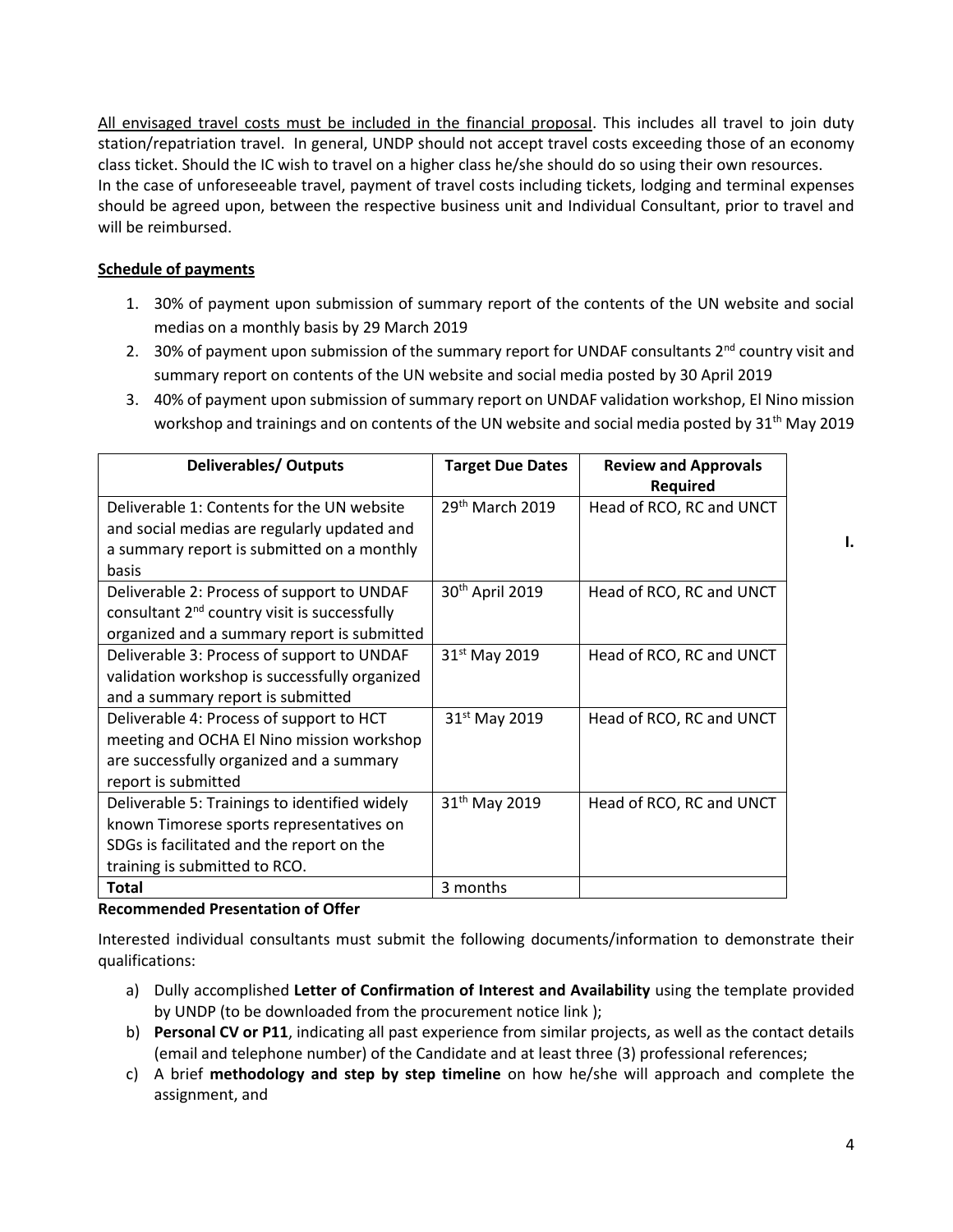d) **Financial Proposal** in the template provided by UNDP (to be downloaded from the procurement notice link ).

#### **L. Criteria for Selection of the Best Offer**

*Cumulative analysis OR combined scoring method*

The applications will be evaluated using weighted scoring method, where the award of the contract should be made to the individual consultant whose offer has been evaluated and determined as: a) responsive/compliant/acceptable, and

b) Having received the highest score out of a pre-determined set of weighted technical and financial criteria specific to the solicitation.

\* Technical Criteria weight; 70%

\* Financial Criteria weight; 30%

Only candidates obtaining a minimum of 49 points of the technical criteria will be considered for the

Financial Evaluation

#### DETAIL CRITERIA

| <b>Technical Criteria</b><br>А.                                                                                                                                 | Weight          | <b>Max. Point</b> |
|-----------------------------------------------------------------------------------------------------------------------------------------------------------------|-----------------|-------------------|
|                                                                                                                                                                 | 70%             | 70                |
| <b>EDUCATION:</b>                                                                                                                                               |                 |                   |
| Maximum a Master's degree in Communications, Journalism, Public<br>Administration, International Relations, Political Science/development, or<br>related field. | 20              | 20                |
| <b>YEARS OF EXPERIENCE:</b>                                                                                                                                     |                 |                   |
| A minimum of eight years of professional experience in communications is<br>required, and experience in the international development area is<br>preferred      | 15              | 15                |
| Experience in media planning, media pitching, and producing press or<br>special events is preferred                                                             | 10              | 10                |
| Effective techniques for communication with various segments of the<br>population.                                                                              | 10 <sup>1</sup> | 10                |
| Excellent knowledge of the UN system and UN common country<br>programming processes; prior experience in working with multilateral<br>agencies                  | 5               | 5                 |
| LANGUAGE(S) REQUIRED:                                                                                                                                           |                 |                   |
| Fluency in oral and written English                                                                                                                             | 10 <sup>1</sup> | 5                 |
| <b>Financial proposal</b><br>В.                                                                                                                                 | 30%             | 30                |